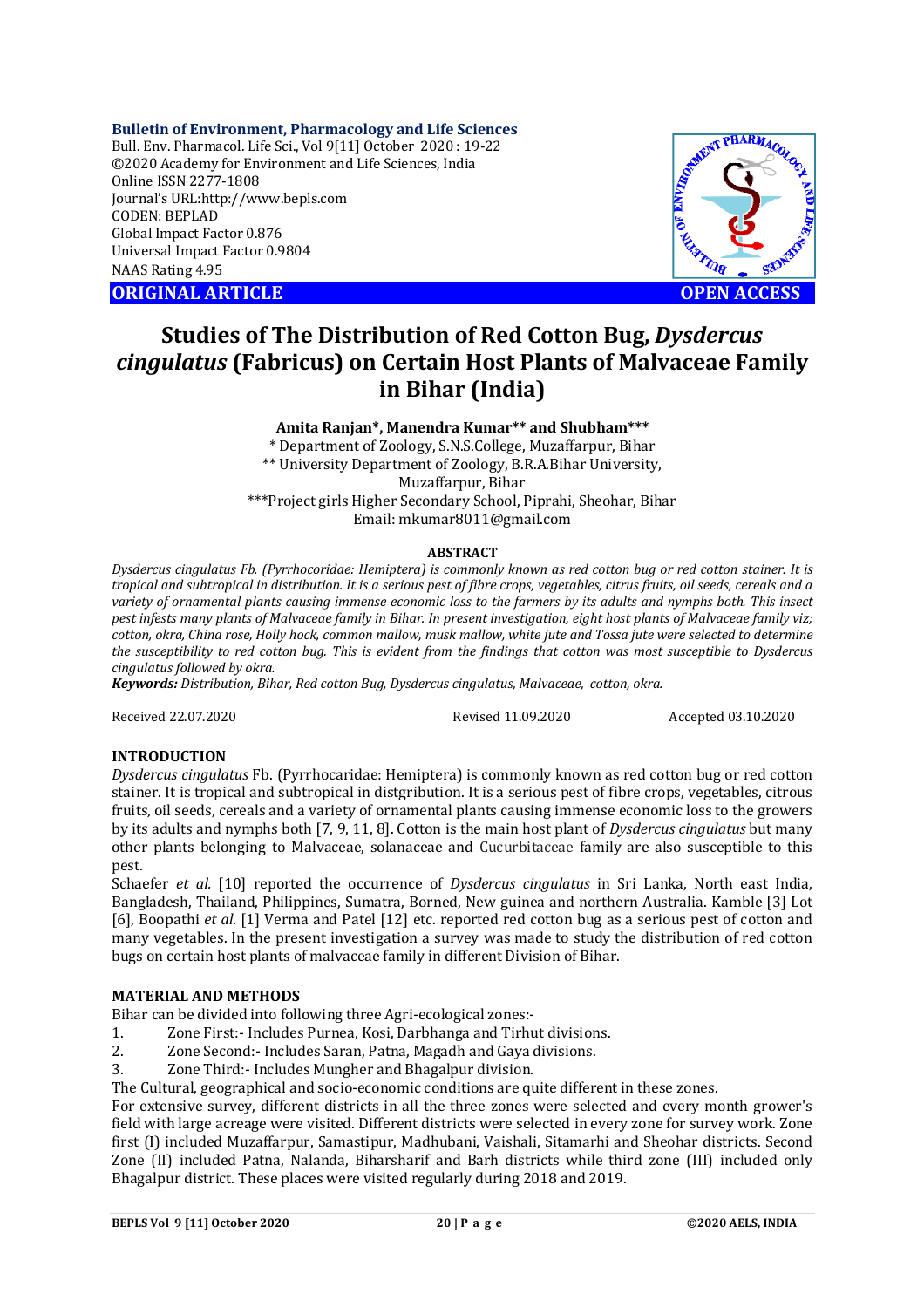#### **Ranjan** *et al*

In present investigation, following host plants of Malvaceae family were selected-cotton (*Gosspium*), okra (*Hibiscus esculentus*), China rose (*Hibiscus rosasinensis*), Holly hock (*Althae arosea*), Common mallow (Malvaneglecta), Musk mallow (*Abelmoschus moschatus*), White Jute (*Corchorus capsularis*) and Tossa Jute (*Corchoru solitorius*). Young and tender shoots were cut from the main plants and put into knop's culture solution. It was now kept in wooden cage (1 meter × 30 cms) with glass door fitted at three levels. Nymphs of *Dyscus cingulatus* were transferred in the cage and doors were closed. Now number of pests was counted and tabulated.

## **RESULTS AND DISCUSSION**

Results and summarized in Table - 1 and statistically analysed in Table-1 (A). From the data of the table, it is evident that out of eight host plants of malvaceae family, cotton was most susceptible to *Dysdercus cingulatus* followed by okra in both years of experiment i.e. 2018 & 2019 in all three zones of Bihar. Common mallow was found to be less susceptible to the post. The susceptibility of the host plants to red cotton bug (*Dysdercus cingulatus*) was in following descending order: cotton < okra < white jute <Tossa jute < Holly hock < musk mallow < China rose < common mallow.

Kohno [5] reported that distribution of red cotton bug was worldwide. Kohno & Nagan [5] and Hill [2] reported that red cotton bugs infested malvaceous and sorghum plants. According to Boopathi *et. al.,* [1] red cotton bug was a serious pest of cotton and many vegetables including okra. Kohno [5] reported some favourable host plants of *Dysdercus*viz., *Abelmoschus moschatus, Hibiscus esculentus, Hibiscus tiliaceus, Hisiscusrosa-Chinesis H. Syriacus, H. mutabilis*etc in Ishigaki - Jima Island.

|                           | AVLIVIUL VI TIVU ILAINJI |                 |             |              |               |              |              |                 |  |  |  |  |
|---------------------------|--------------------------|-----------------|-------------|--------------|---------------|--------------|--------------|-----------------|--|--|--|--|
| S.N.                      | Host                     | Zone-1          |             | Zone-II      |               | Zone-III     |              | Average         |  |  |  |  |
| <b>MALAVACEOUS PLANTS</b> |                          |                 |             |              |               |              |              |                 |  |  |  |  |
|                           |                          | 2018            | 2019        | 2018         | 2019          | 2018         | 2019         |                 |  |  |  |  |
| 1.                        | Cotton                   | 26.8<br>(31.18) | 29.8(33.09) | 27.0 (31.31) | 28.6 (33.33)  | 14.1(22.05)  | 12.6 (20.79) | 23.1<br>(28.72) |  |  |  |  |
| 2.                        | 0 <sub>kra</sub>         | 25.8(30.52)     | 27.6(31.69) | 26.5(30.98)  | 28.3 (32.13). | 14.0 (21.97) | 13.1 (21.21) | 22.5<br>(28.31) |  |  |  |  |
| 3.                        | China rose               | 8.4 (16.84)     | 10.0(18.43) | 8.1(16.53)   | 7.4(15.78)    | 4.8(12.65)   | 5.8(13.93)   | 7.4 (15.78)     |  |  |  |  |
| 4.                        | Holly hock               | 16.2(23.73)     | 17.6(24.80) | 14.8(22.62)  | 16.2(23.73)   | 9.8(18.24)   | 9.8(18.24)   | 14.6(22.46)     |  |  |  |  |
| 5.                        | Common<br>mallow         | $---$           | ---         | 5.6(13.6)    | 9.0(17.45)    | 2.0(8.13)    | 3.0(9.97)    | 4.9(12.79)      |  |  |  |  |
| 6.                        | Musk mallow              | 9.1(17.55)      | 12.2(20.40) | 5.0(12.92)   | 4.6(12.38)    | 8.6(17.05)   | 9.6(18.04)   | 8.2(16.63)      |  |  |  |  |
| 7.                        | White Jute               | 14.7(22.54)     | 17.7(24.87) | 18.7(25.62)  | 20.0(26.56)   | 12.2(20.44)  | 14.2(22.14)  | 16.2(23.73)     |  |  |  |  |
| 8.                        | Tossa Jute               | 15.6(23.26)     | 13.6(21.64) | 19.6(26.27)  | 20.8(27.13)   | 12.0(20.27)  | 11.4(19.73)  | 15.5(23.18)     |  |  |  |  |
|                           | Average                  | 16.6(24.04)     | 18.3(25.32) | 15.6(23.26)  | 16.8(24.19)   | 9.6(18.04)   | 9.9(18.33)   | 14.0(21.97)     |  |  |  |  |

## **Table-1: SURVEY WORK : ABUNDANCE OF PESTS ON MALAVACEOUS PLANTS (AVERAGE OF TWO YEARS)**

#### **Table-1 (A): Statistical Analysis of ANOVA**

| <b>SOURCE OF VARIANCE</b>  | <b>SUM OF SOUARES</b> | d.f. | <b>MEAN SOUARE (VARIANCE)</b> | <b>F-RATIO</b> |
|----------------------------|-----------------------|------|-------------------------------|----------------|
| <b>Between the samples</b> | 162.05                |      | 81.02                         | 1.3753         |
| Within the samples         | 1237.21               | 21   | 58.914                        |                |
| Total                      | 1399.26               | 23   |                               |                |
| Significant at 0.05%       |                       |      |                               |                |

### **REFERENCES**

- 1. Boopathiet. al. (2011). Seasonal incidence of major insect pests on okra in Mizoram, India. The Jour. of plant Protection science. 3 No. 01, pp. 54-56.
- 2. Hill, D.S. (1994). Agricultural entomology, Pub: Limber pres, Inc. Oragen. 643 pp.
- 3. Kamble, S.T. (1971) Bionomicus of *Dysbercus Koenigii* Fab. J. Network Entomol. Soc.79 : 154-157.
- 4. Kohno, K. (2001). Host Plants of *Dysdercus poecilus* (Heteropetera :Pyrrhocoridae) and its relative species in Ishigaki-Jima Island, the Ryukus, Japan. Rostria50 : 31-34.
- 5. Kohno, K. And T.B. Nagan (2004). Effects of host plant species on the development of D. cingulatus (Hemiptera :pyrrhocoridae). Appl. Entomol. Zool. 39:183-187.
- 6. Lot,M. (1956). Longevidate de *Dysdercus femcas* adultas de DysdercusmendesiBlocte, emcondicoes de laboratoria, Broganita15: 43-54.
- 7. Pannizzi ; Antonia R; Grazia and Jocelia (2015). True bugs (Heteroptera) of Neotropics. Springer. P. 522. ISBN 978-94-017-9861-7.
- 8. Pradhan, S. (1998). Insect pests of crops.National Book Trust, India. pp. 100-120.
- 9. Saksena, R.D. (1960). Elementary Entomology for Indian students, Rashtriya Press, Mathura. pp. 128-131.